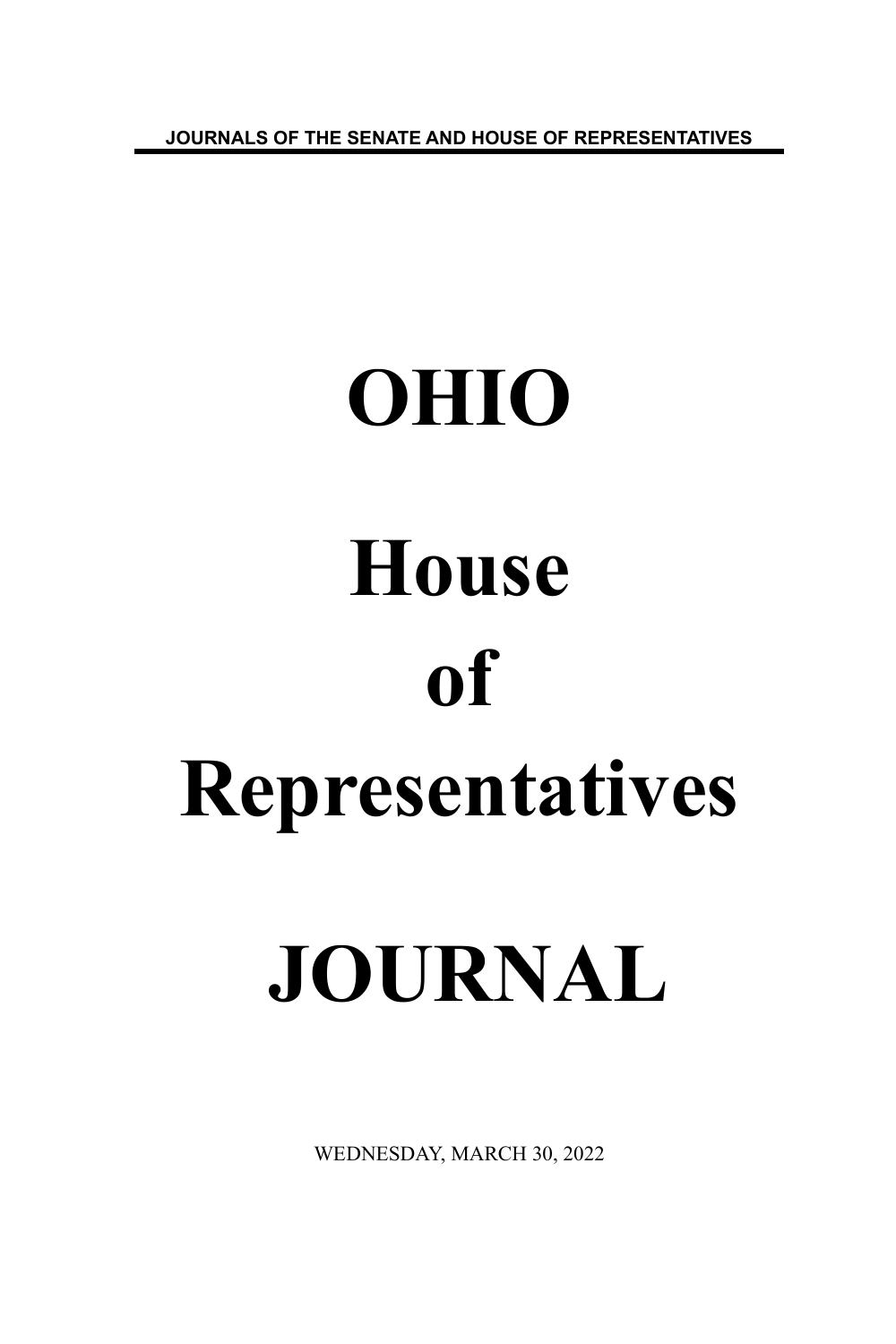# ONE HUNDRED FORTY-FIRST DAY Hall of the House of Representatives, Columbus, Ohio **Wednesday, March 30, 2022, 9:00 o'clock a.m.**

The House met pursuant to adjournment.

Prayer was offered by Stephanie Benedict of the Time to Revive Church in New Madison, Ohio, followed by the Pledge of Allegiance to the Flag.

The following guests of the House of Representatives were recognized prior to the commencement of business:

Members of the Boy Scouts of America, guests of Speaker Cupp- 4th district.

Members of the Ohio District Alpha Phi Alpha Fraternity Incorporated, guests of Representatives Blackshear- 39th district and Jarrells- 25th district.

The Firelands High School Cheerleading team, the Amherst Steele High School Cheerleading team, and Makayla Velasquez and family; guests of Representative Miller, J.- 56th district.

Judith Ketteler and Georgia Raines, guests of Representative Miranda- 28th district.

Cameron Robinson, a guest of Representative Davis- 11th district.

Judge Mark Miller, Sherri Garner Brumbaugh, and Marc Kogan, guests of Representative Cross- 83rd district.

Cody Miller, a guest of Representative Miller, K.-72nd district.

Former Representative Randi Clites, a guest of Representative Miranda- 28th district.

The Ohio Dental Hygienist Association, guests of Representative Lipps- 62nd district.

The journal of yesterday was read and approved.

# **INTRODUCTION OF BILLS**

The following bills were introduced:

**H. B. No. 611 -** Representatives Click, Ghanbari.

Cosponsors: Representatives Baldridge, Patton.

To amend section 145.295 of the Revised Code regarding transfers or purchases of certain retirement service credit.

**H. B. No. 612 -** Representatives Patton, Upchurch.

To amend sections 4117.01, 4117.14, and 4117.15 of the Revised Code regarding collective bargaining by juvenile court employees who do not perform a judicial function.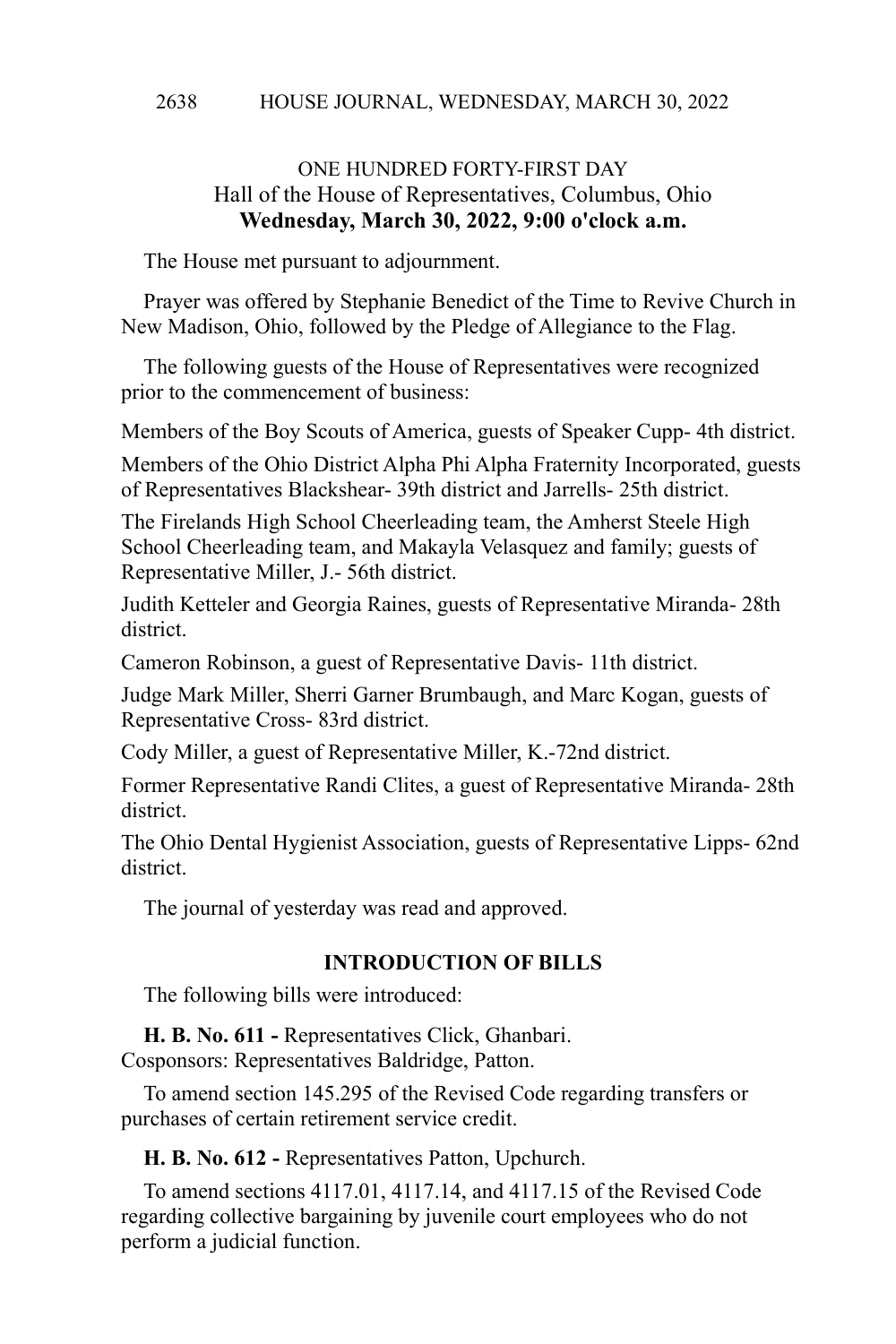Said bills were considered the first time.

# **REPORTS OF STANDING AND SELECT COMMITTEES AND BILLS FOR SECOND CONSIDERATION**

Representative Lightbody submitted the following report:

The standing committee on Health to which was referred **H. B. No. 558**- Representatives Roemer, Jordan, et al., having had the same under consideration, reports it back as a substitute bill and recommends its passage.

RE: REGARDS DRUG REPOSITORY PROGRAM FOR DONATED PRESCRIPTION DRUGS

Representative Lightbody moved to amend the title as follows:

Add the names: "Bird, Ginter, West"

| <b>P. SCOTT LIPPS</b>   |  |
|-------------------------|--|
| ADAM C. BIRD            |  |
| MICHELE LEPORE-HAGAN    |  |
| <b>SUSAN MANCHESTER</b> |  |
| <b>BRIAN STEWART</b>    |  |
| ANDREA WHITE            |  |

ADAM HOLMES **TIMOTHY E. GINTER** MARY LIGHTBODY PHIL PLUMMER **FHOMAS WEST** TOM YOUNG

The report was agreed to.

The bill was ordered to be engrossed and placed on the calendar.

Representative Lightbody submitted the following report:

The standing committee on Health to which was referred **H. B. No. 476**- Representatives Bird, Lightbody, et al., having had the same under consideration, reports it back as a substitute bill and recommends its passage.

RE: CREATE PARKINSON'S DISEASE REGISTRY; CHANGE AWARENESS MONTH

Representative Lightbody moved to amend the title as follows: Add the names: "Lepore-Hagan, West"

P. SCOTT LIPPS ADAM HOLMES ADAM C. BIRD TIMOTHY E. GINTER MICHELE LEPORE-HAGAN MARY LIGHTRODY SUSAN MANCHESTER PHIL PLUMMER BRIAN STEWART THOMAS WEST ANDREA WHITE TOM YOUNG

The report was agreed to.

The bill was ordered to be engrossed and placed on the calendar.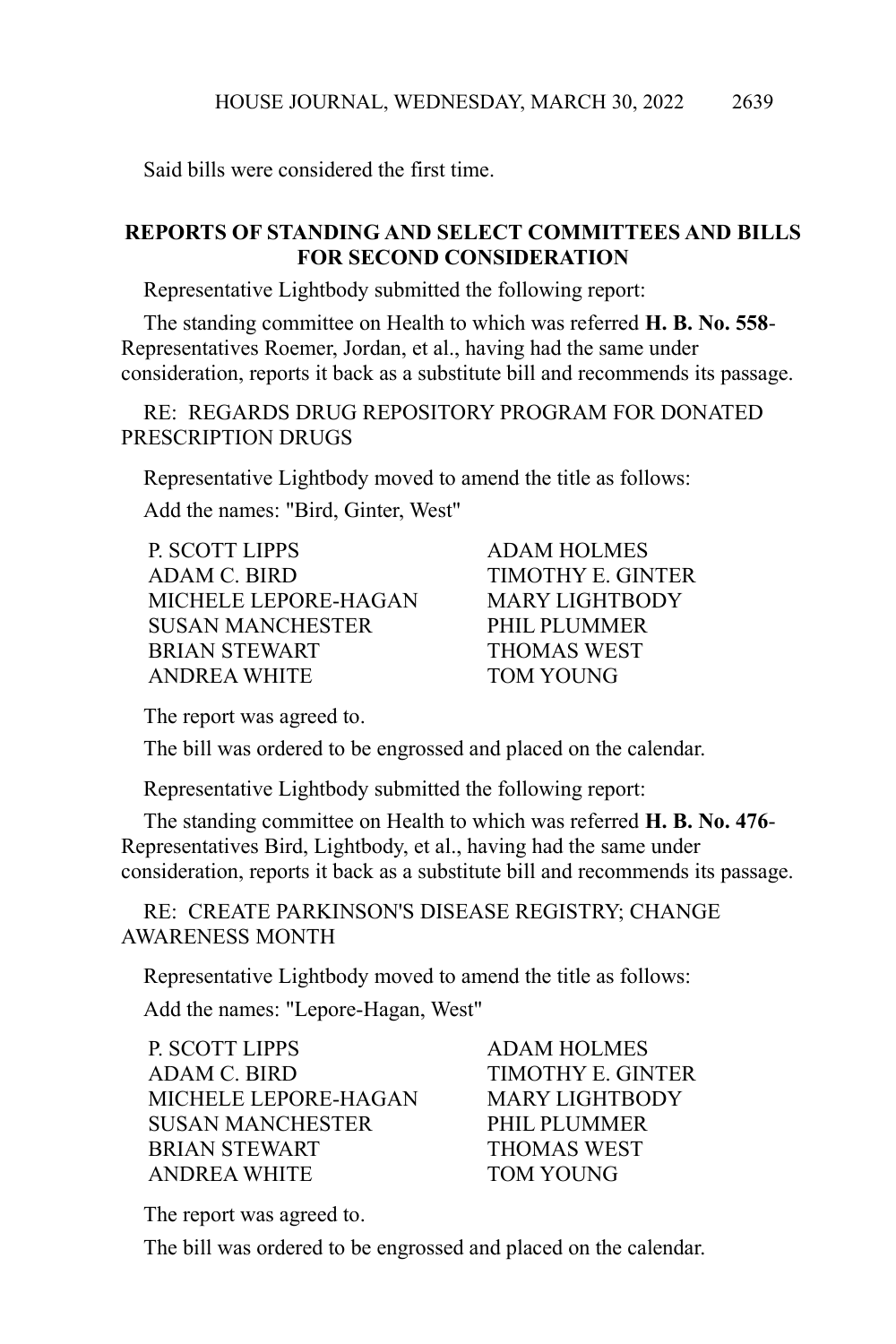Representative Sheehy submitted the following report:

The standing committee on Transportation and Public Safety to which was referred **H. B. No. 526**-Representative Lipps, having had the same under consideration, reports it back and recommends its passage.

RE: DESIGNATES THE LESTER AND MARY OEDER MEMORIAL **HIGHWAY** 

Representative McClain moved to amend the title as follows:

Add the names: "Baldridge, McClain, Sheehy, Hall"

BRIAN BALDRIDGE RIORDAN T. MCCLAIN MICHAEL SHEEHY JUANITA O. BRENT RODNEY CREECH HARAZ N. GHANBARI THOMAS HALL MARK JOHNSON MICHELE LEPORE-HAGAN KEVIN D. MILLER JESSICA E. MIRANDA MICHAEL J. O'BRIEN

The report was agreed to.

The bill was ordered to be engrossed and placed on the calendar.

Representative Leland submitted the following report:

The standing committee on Criminal Justice to which was referred **Sub. S. B. No. 25**-Senator Gavarone, et al., having had the same under consideration, reports it back as a substitute bill and recommends its passage.

RE: ENACT RELAPSE REDUCTION ACT REGARDING DRUG TESTS AND TRAFFICKING

Representative LaRe moved to amend the title as follows:

Add the name: "Representative Schmidt"

JEFF LARE D. J. SWEARINGEN DAVID LELAND CINDY ABRAMS SEDRICK DENSON TAVIA GALONSKI PHIL PLUMMER
SHARON A. RAY JEAN SCHMIDT BILL SEITZ ANDREA WHITE

The report was agreed to.

The bill was ordered to be engrossed and placed on the calendar.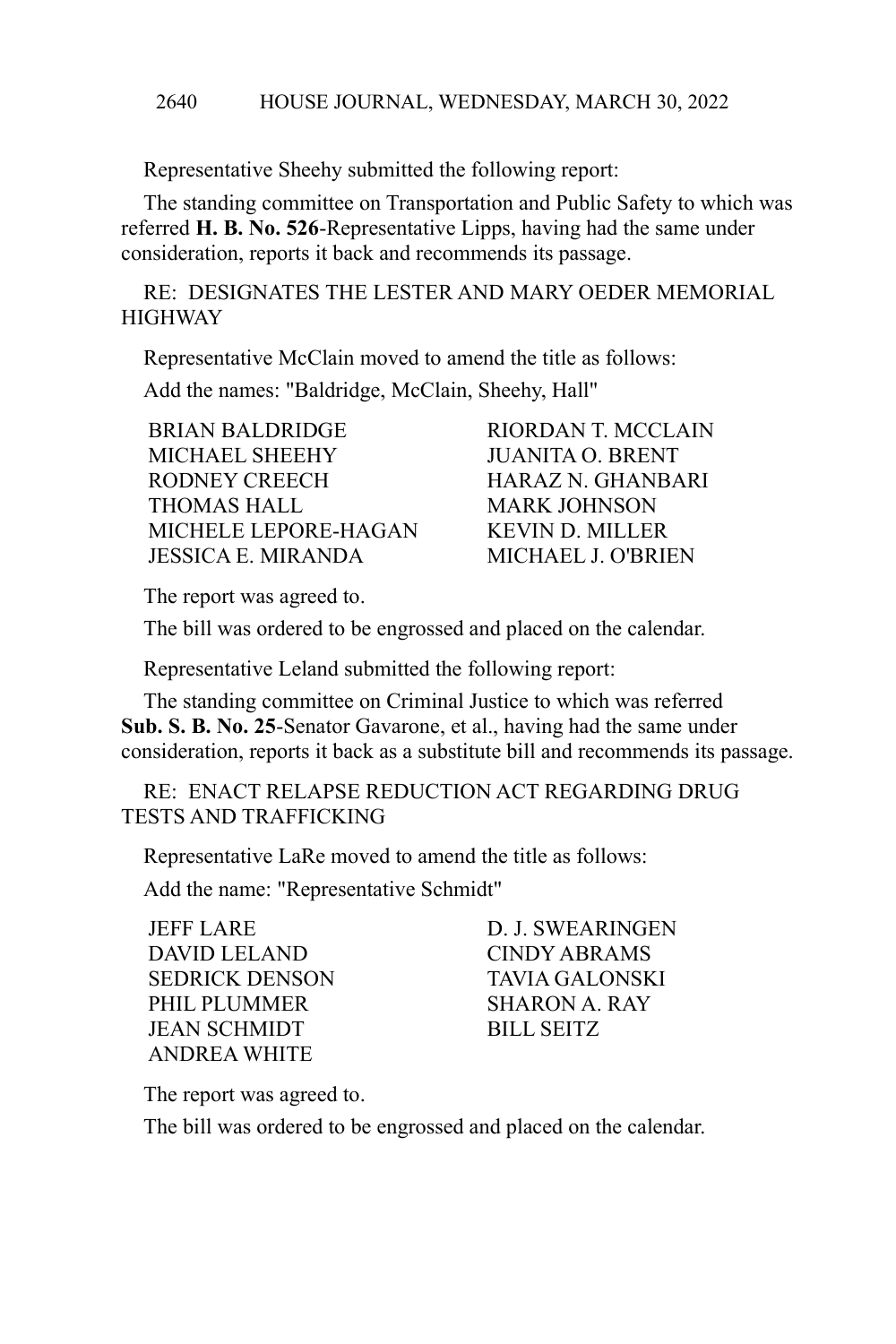Representative Sweeney submitted the following report:

The standing committee on Finance to which was referred **Sub. H. B. No. 583**-Representatives Bird, Jones, et al., having had the same under consideration, reports it back and recommends its passage.

RE: REGARDS EDUCATOR LICENSES FOR SUBSTITUTE **TEACHERS** 

CINDY ABRAMS BRIAN BALDRIDGE BRIGID KELLY JEFF LARE P. SCOTT LIPPS ADAM C. MILLER BILL ROEMER JEAN SCHMIDT JASON STEPHENS D. J. SWEARINGEN DANIEL P. TROY

PHIL PLUMMER BRIDE ROSE SWEENEY JAMIE CALLENDER SARA P. CARRUTHERS JON CROSS HARAZ N. GHANBARI JAMES M. HOOPS CATHERINE D. INGRAM MICHAEL J. O'BRIEN TRACY M. RICHARDSON

The following members voted "NO"

DARRELL KICK REGGIE STOLTZFUS

The report was agreed to.

The bill was ordered to be engrossed and placed on the calendar.

Representative Miranda submitted the following report:

The standing committee on Insurance to which was referred **H. B. No. 530**- Representative Lampton, et al., having had the same under consideration, reports it back and recommends its passage.

RE: REVISE OHIO LIFE AND HEALTH INSURANCE GUARANTY ASSOCIATION LAW

THOMAS E. BRINKMAN JR. BRIAN E. LAMPTON JESSICA E. MIRANDA KRISTIN BOGGS JON CROSS BILL DEAN MARK FRAIZER DONTAVIUS L. JARRELLS KRIS JORDAN

The report was agreed to.

The bill was ordered to be engrossed and placed on the calendar.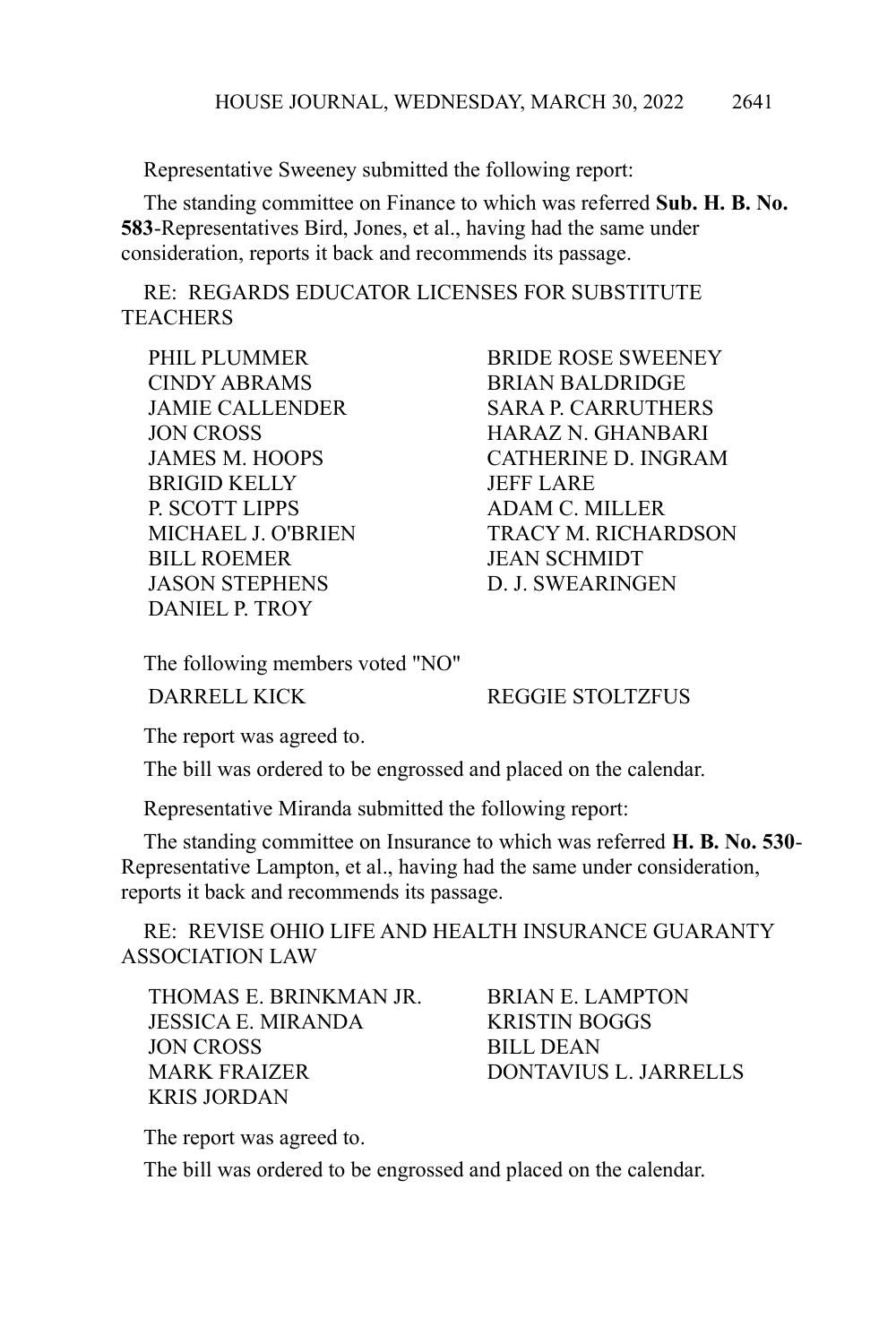# **MOTIONS AND RESOLUTIONS**

Representative Jones moved that majority party members asking leave to be absent or absent the week of Wednesday, March 30, 2022, be excused, so long as a written request is on file in the majority leadership offices.

The motion was agreed to.

Representative Miranda moved that minority party members asking leave to be absent or absent the week of Wednesday, March 30, 2022, be excused, so long as a written request is on file in the minority leadership offices.

The motion was agreed to.

## **BILLS FOR THIRD CONSIDERATION**

**Am. H. B. No. 135**-Representatives Manchester, West. Cosponsors: Representatives Russo, Gross, Lepore-Hagan.

To amend section 1751.12 and to enact sections 3923.811 and 3959.21 of the Revised Code to prohibit certain health insurance cost-sharing practices, was taken up for consideration the third time.

The question being, "Shall the bill pass?"

The yeas and nays were taken and resulted – yeas 89, nays 0, as follows:

Those who voted in the affirmative were: Representatives

| Abrams       | Baldridge  | Bird            | Blackshear   |
|--------------|------------|-----------------|--------------|
| <b>Boggs</b> | Brent      | <b>Brinkman</b> | <b>Brown</b> |
| Callender    | Carruthers | Click           | Creech       |
| Cross        | Crossman   | Davis           | Dean         |
| Denson       | Edwards    | Fowler Arthur   | Fraizer      |
| Galonski     | Ghanbari   | Ginter          | Grendell     |
| Gross        | Hall       | Hicks-Hudson    | Hillyer      |
| Holmes       | Hoops      | Humphrey        | Ingram       |
| Jarrells     | John       | Johnson         | Jones        |
| Jordan       | Kelly      | Kick            | Koehler      |
| Lampton      | Lanese     | LaRe            | Leland       |
| Lepore-Hagan | Lightbody  | Lipps           | Loychik      |
| Manchester   | Manning    | McClain         | Merrin       |
| Miller, J.   | Miller, K. | Miranda         | O'Brien      |
| Oelslager    | Pavliga    | Plummer         | Ray          |
| Richardson   | Riedel     | Robinson        | Roemer       |
| Russo        | Schmidt    | Seitz           | Sheehy       |
| Skindell     | Smith, K.  | Smith, M.       | Sobecki      |
| Stein        | Stephens   | <b>Stevens</b>  | Stewart      |
| Stoltzfus    | Swearingen | Sweeney         | Sykes        |
| Troy         | Upchurch   | Vitale          | West         |
| White        | Wiggam     | Wilkin          | Young, T.    |
|              |            |                 | $Cupp-89$    |
|              |            |                 |              |

The bill passed.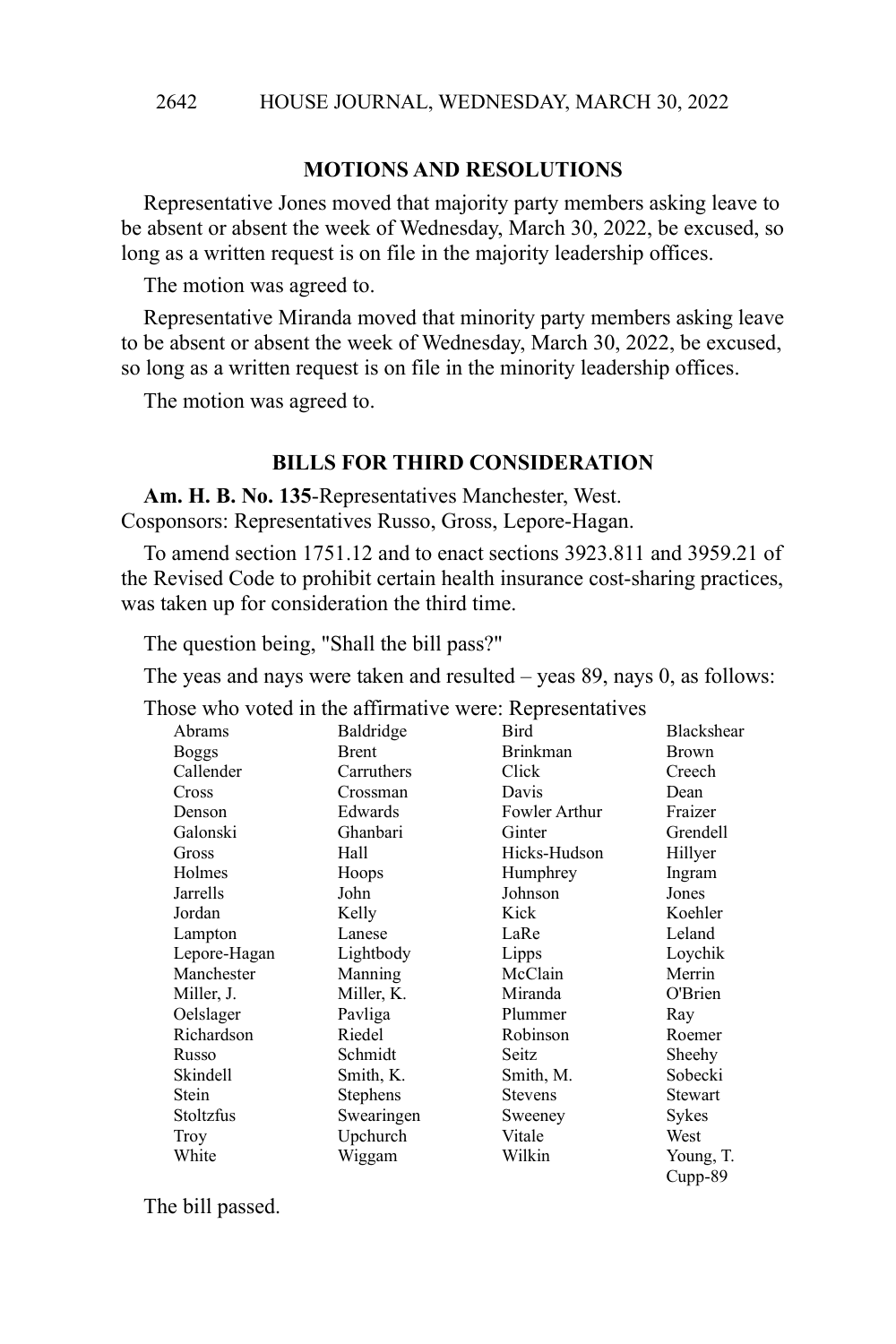Representative Manchester moved to amend the title as follows:

Add the names: "Abrams, Baldridge, Bird, Blackshear, Boggs, Brent, Brown, Click, Creech, Crossman, Denson, Edwards, Galonski, Ghanbari, Ginter, Grendell, Hall, Hicks-Hudson, Hoops, Humphrey, Ingram, Jarrells, John, Johnson, Jones, Kelly, Kick, Koehler, Lanese, Leland, Lightbody, Lipps, Loychik, Manning, Miller, J., Miranda, O'Brien, Oelslager, Pavliga, Plummer, Riedel, Robinson, Roemer, Schmidt, Skindell, Smith, K., Smith, M., Sobecki, Stein, Sweeney, Sykes, Troy, White, Young, T., Speaker Cupp."

The motion was agreed to and the title so amended.

The title as amended was agreed to.

**Sub. H. B. No. 276**-Representatives Powell, Schmidt. Cosponsors: Representatives Zeltwanger, Riedel, Jordan, Koehler, LaRe, O'Brien, Vitale, McClain, Fowler Arthur, White, Bird, Manchester, Abrams, Wiggam, Miller, A.

To amend sections 2907.01 and 2923.31 and to enact section 2907.251 of the Revised Code to prohibit a person from receiving proceeds of prostitution, was taken up for consideration the third time.

The question being, "Shall the bill pass?"

The yeas and nays were taken and resulted – yeas 87, nays 4, as follows:

Those who voted in the affirmative were: Representatives

| Abrams        | Baldridge    | Bird            | Blackshear   |
|---------------|--------------|-----------------|--------------|
| <b>Boggs</b>  | <b>Brent</b> | <b>Brinkman</b> | <b>Brown</b> |
| Callender     | Carruthers   | Click           | Creech       |
| Cross         | Crossman     | Cutrona         | Davis        |
| Dean          | Denson       | Edwards         | Ferguson     |
| Fowler Arthur | Fraizer      | Galonski        | Ghanbari     |
| Ginter        | Grendell     | Gross           | Hall         |
| Hillyer       | Holmes       | Hoops           | Humphrey     |
| Jarrells      | John         | Johnson         | Jones        |
| Jordan        | Kelly        | Kick            | Koehler      |
| Lampton       | Lanese       | LaRe            | Leland       |
| Lepore-Hagan  | Lipps        | Loychik         | Manchester   |
| Manning       | McClain      | Merrin          | Miller, J.   |
| Miller, K.    | Miranda      | O'Brien         | Oelslager    |
| Pavliga       | Plummer      | Ray             | Richardson   |
| Riedel        | Robinson     | Roemer          | Russo        |
| Schmidt       | Seitz        | Sheehy          | Smith, K.    |
| Smith, M.     | Sobecki      | Stein           | Stephens     |
| Stevens       | Stewart      | Stoltzfus       | Swearingen   |
| Sweeney       | Sykes        | Troy            | Upchurch     |
| Vitale        | West         | White           | Wiggam       |
| Wilkin        | Young, T.    |                 | $Cupp-87$    |
|               |              |                 |              |

Representatives Hicks-Hudson, Ingram, Lightbody, and Skindell voted in the negative-4.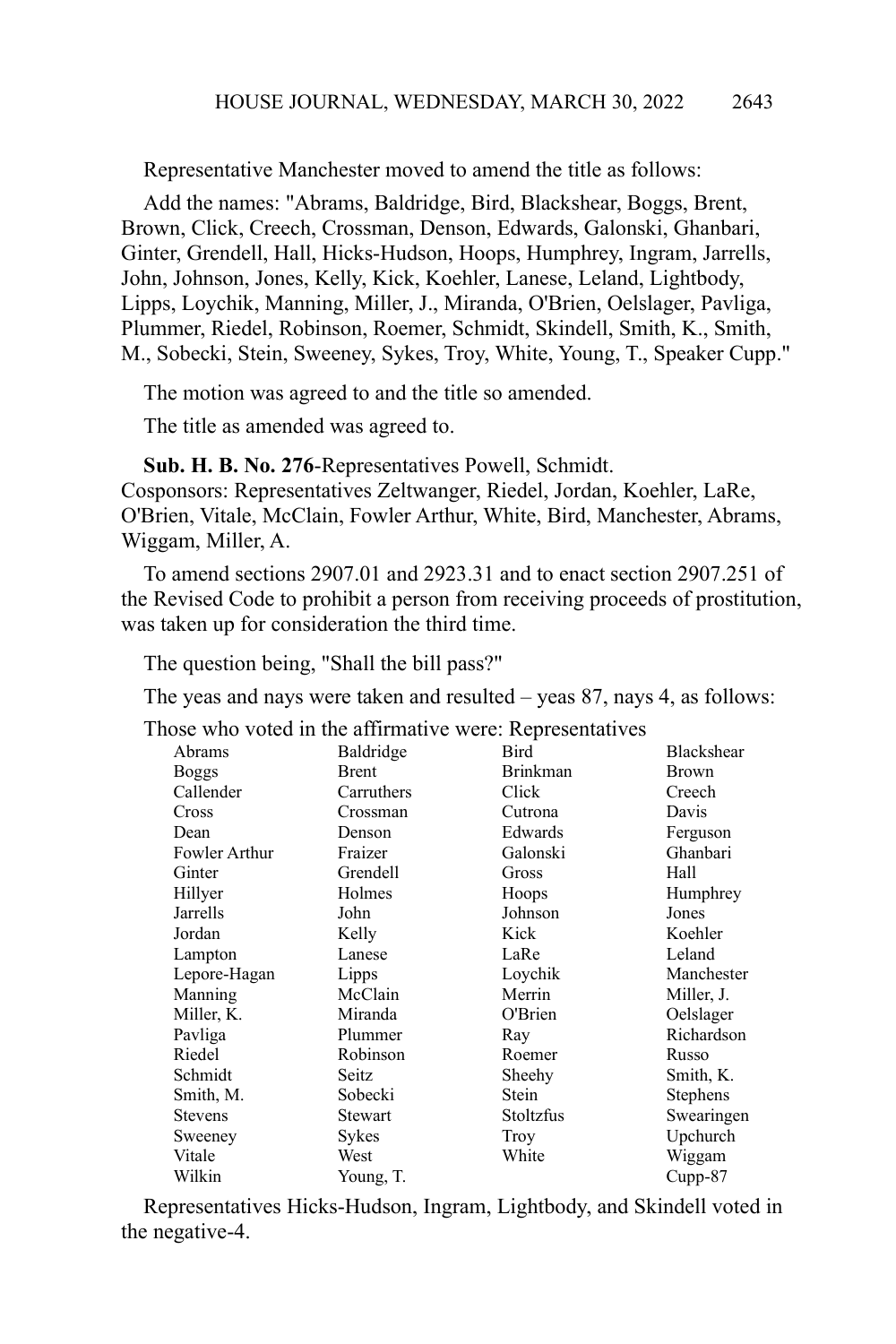The bill passed.

Representative Schmidt moved to amend the title as follows:

Add the names: "Baldridge, Carruthers, Click, Cutrona, Edwards, Ghanbari, Gross, Hall, Johnson, Jones, Lanese, Merrin, Miller, K., Richardson, Swearingen, Young, T., Speaker Cupp."

The motion was agreed to and the title so amended.

The title as amended was agreed to.

## **Sub. H. B. No. 286**-Representative Seitz.

Cosponsors: Representatives Abrams, Bird, Click, Cross, Fowler Arthur, Grendell, Gross, Jordan, McClain, Riedel, Schmidt, Stoltzfus, Swearingen, Hillyer, Cutrona, Kick.

To amend sections 107.43, 119.12, 124.34, 956.11, 956.15, 2743.03, 3794.09, 3901.321, 3913.13, 3913.23, 5101.35, and 5164.38 and to enact sections 303.57, 519.26, and 713.16 of the Revised Code to generally change the venue in which appeal from an agency order is proper to the local court of common pleas, to provide that a civil action to challenge a state administrative order issued in a state of emergency be brought in the Court of Claims, and to revise the law governing claim preclusion in zoning appeals, was taken up for consideration the third time.

The question being, "Shall the bill pass?"

The yeas and nays were taken and resulted – yeas 60, nays 31, as follows:

| Abrams                                                | Baldridge     | Bird           | <b>Brinkman</b> |
|-------------------------------------------------------|---------------|----------------|-----------------|
| Callender                                             | Carruthers    | Click          | Creech          |
| Cross                                                 | Cutrona       | Dean           | Edwards         |
| Ferguson                                              | Fowler Arthur | Fraizer        | Ghanbari        |
| Ginter                                                | Grendell      | Gross          | Hall            |
| Hillyer                                               | Holmes        | Hoops          | John            |
| Johnson                                               | Jones         | Jordan         | Kick            |
| Koehler                                               | Lampton       | Lanese         | LaRe            |
| Lipps                                                 | Loychik       | Manchester     | Manning         |
| McClain                                               | Merrin        | Miller, K.     | Oelslager       |
| Pavliga                                               | Plummer       | Ray            | Richardson      |
| Riedel                                                | Roemer        | Schmidt        | Seitz           |
| Stein                                                 | Stephens      | <b>Stevens</b> | Stewart         |
| Stoltzfus                                             | Swearingen    | Vitale         | White           |
| Wiggam                                                | Wilkin        | Young, T.      | $Cupp-60$       |
| Those who voted in the negative were: Representatives |               |                |                 |
| Blackshear                                            | <b>Boggs</b>  | <b>Brent</b>   | <b>Brown</b>    |
| Crossman                                              | Davis         | Denson         | Galonski        |
| Hicks-Hudson                                          | Humphrey      | Ingram         | Jarrells        |
| Kelly                                                 | Leland        | Lepore-Hagan   | Lightbody       |
| Miller, J.                                            | Miranda       | O'Brien        | Robinson        |
| Russo                                                 | Sheehy        | Skindell       | Smith, K.       |
|                                                       |               |                |                 |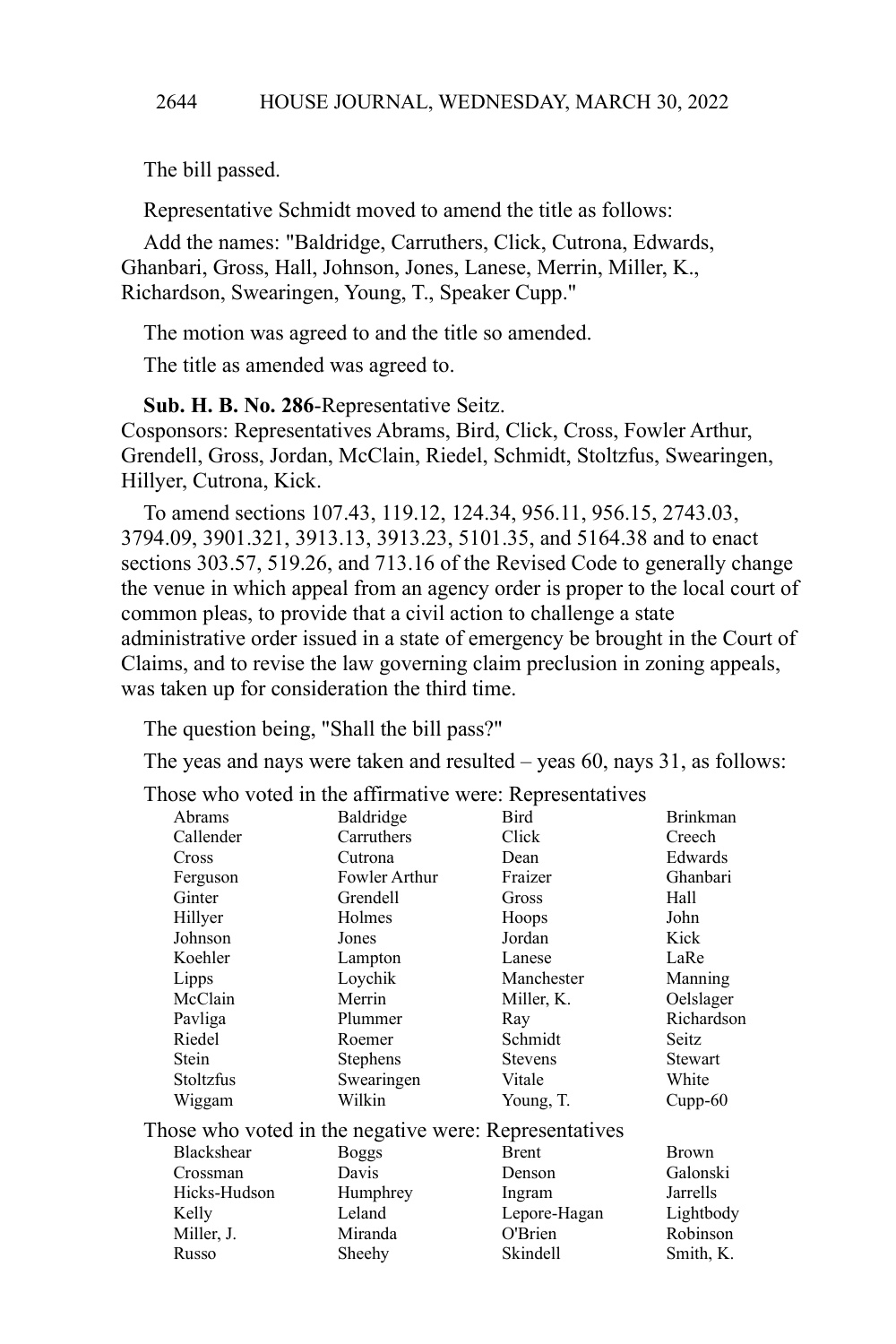| Smith, M. | Sobecki  | Sweeney | Sykes   |
|-----------|----------|---------|---------|
| Troy      | Upchurch |         | West-31 |

The bill passed.

Representative Seitz moved to amend the title as follows:

Add the names: "Carruthers, Holmes, Johnson, Jones, Merrin, Stevens, Stewart, Wiggam, Young, T."

The motion was agreed to and the title so amended.

The title as amended was agreed to.

**H. B. No. 390**-Representatives Lanese, John.

Cosponsors: Representatives Bird, Click, Carfagna, Ferguson, Fowler Arthur, Gross, Hall, Koehler, Ray, Richardson, Schmidt, White.

To amend section 2933.82 of the Revised Code to require governmental evidence-retention entities to secure and test sexual assault examination kits in relation to an investigation or prosecution of trafficking in persons, was taken up for consideration the third time.

The question being, "Shall the bill pass?"

The yeas and nays were taken and resulted – yeas 91, nays 0, as follows:

Those who voted in the affirmative were: Representatives

| Abrams         | Baldridge  | Bird            | <b>Blackshear</b> |
|----------------|------------|-----------------|-------------------|
| <b>Boggs</b>   | Brent      | <b>Brinkman</b> | <b>Brown</b>      |
| Callender      | Carruthers | Click           | Creech            |
| Cross          | Crossman   | Cutrona         | Davis             |
| Dean           | Denson     | Edwards         | Ferguson          |
| Fowler Arthur  | Fraizer    | Galonski        | Ghanbari          |
| Ginter         | Grendell   | Gross           | Hall              |
| Hicks-Hudson   | Hillyer    | Holmes          | Hoops             |
| Humphrey       | Ingram     | Jarrells        | John              |
| Johnson        | Jones      | Jordan          | Kelly             |
| Kick           | Koehler    | Lampton         | Lanese            |
| LaRe           | Leland     | Lepore-Hagan    | Lightbody         |
| Lipps          | Loychik    | Manchester      | Manning           |
| McClain        | Merrin     | Miller, J.      | Miller, K.        |
| Miranda        | O'Brien    | Oelslager       | Pavliga           |
| Plummer        | Ray        | Richardson      | Riedel            |
| Robinson       | Roemer     | Russo           | Schmidt           |
| Seitz          | Sheehy     | Skindell        | Smith, K.         |
| Smith, M.      | Sobecki    | Stein           | Stephens          |
| <b>Stevens</b> | Stewart    | Stoltzfus       | Swearingen        |
| Sweeney        | Sykes      | Troy            | Upchurch          |
| Vitale         | West       | White           | Wiggam            |
| Wilkin         | Young, T.  |                 | $Cupp-91$         |
|                |            |                 |                   |

The bill passed.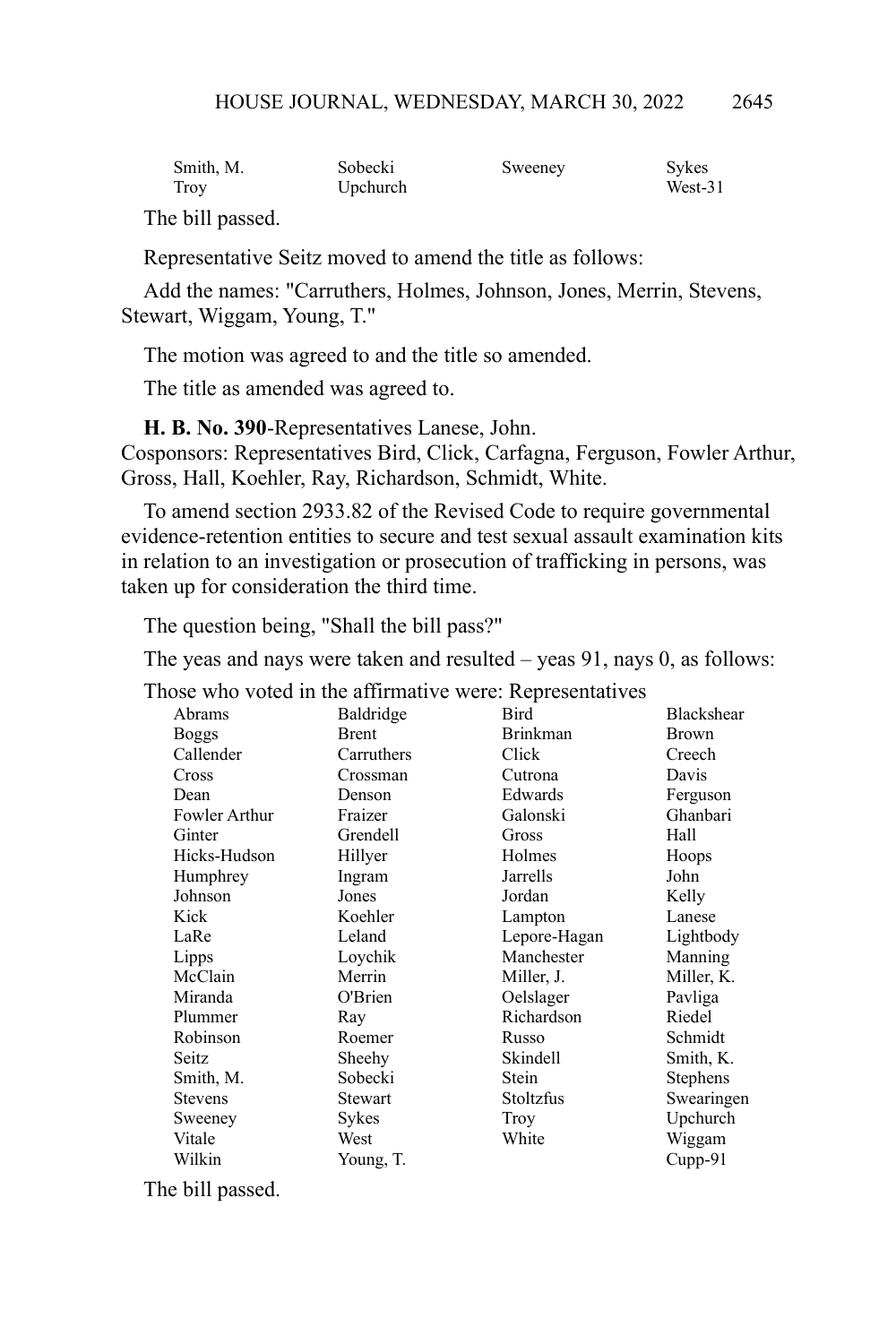Representative John moved to amend the title as follows:

Add the names: "Abrams, Baldridge, Blackshear, Brent, Brown, Carruthers, Crossman, Cutrona, Edwards, Fraizer, Galonski, Ghanbari, Ginter, Grendell, Hicks-Hudson, Hoops, Humphrey, Jarrells, Johnson, Jones, Kick, LaRe, Leland, Lepore-Hagan, Lightbody, Loychik, Manning, Merrin, Miller, J., Miller, K., Miranda, O'Brien, Pavliga, Plummer, Robinson, Russo, Smith, K., Smith, M., Sobecki, Swearingen, Sweeney, Sykes, West, Young, T., Speaker Cupp."

The motion was agreed to and the title so amended.

The title as amended was agreed to.

**Sub. H. B. No. 431**-Representatives Schmidt, Liston. Cosponsors: Representatives Galonski, Miranda, O'Brien, Miller, J., Russo, Young, T., Weinstein, Seitz, Plummer, White, Gross, Bird, Ginter, Lepore-Hagan, West.

To amend sections 3727.11, 3727.12, 3727.13, and 3727.14 and to enact section 3727.131 of the Revised Code to require the Department of Health to establish and maintain a stroke registry database and to provide for the recognition of thrombectomy-capable stroke centers, was taken up for consideration the third time.

The question being, "Shall the bill pass?"

The yeas and nays were taken and resulted – yeas 90, nays 1, as follows:

| Abrams         | Baldridge  | Bird         | Blackshear   |
|----------------|------------|--------------|--------------|
| <b>Boggs</b>   | Brent      | Brinkman     | <b>Brown</b> |
| Callender      | Carruthers | Click        | Creech       |
| Cross          | Crossman   | Cutrona      | Davis        |
| Dean           | Denson     | Edwards      | Ferguson     |
| Fowler Arthur  | Fraizer    | Galonski     | Ghanbari     |
| Ginter         | Grendell   | Gross        | Hall         |
| Hicks-Hudson   | Hillyer    | Holmes       | Hoops        |
| Humphrey       | Ingram     | Jarrells     | John         |
| Johnson        | Jones      | Jordan       | Kelly        |
| Kick           | Koehler    | Lampton      | Lanese       |
| LaRe           | Leland     | Lepore-Hagan | Lightbody    |
| Lipps          | Loychik    | Manchester   | Manning      |
| McClain        | Merrin     | Miller, J.   | Miller, K.   |
| Miranda        | O'Brien    | Oelslager    | Pavliga      |
| Plummer        | Ray        | Richardson   | Riedel       |
| Robinson       | Roemer     | Russo        | Schmidt      |
| Seitz          | Sheehy     | Skindell     | Smith, K.    |
| Smith, M.      | Sobecki    | Stein        | Stephens     |
| <b>Stevens</b> | Stewart    | Stoltzfus    | Swearingen   |
| Sweeney        | Sykes      | Troy         | Upchurch     |
| West           | White      | Wiggam       | Wilkin       |
| Young, T.      |            |              | $Cupp-90$    |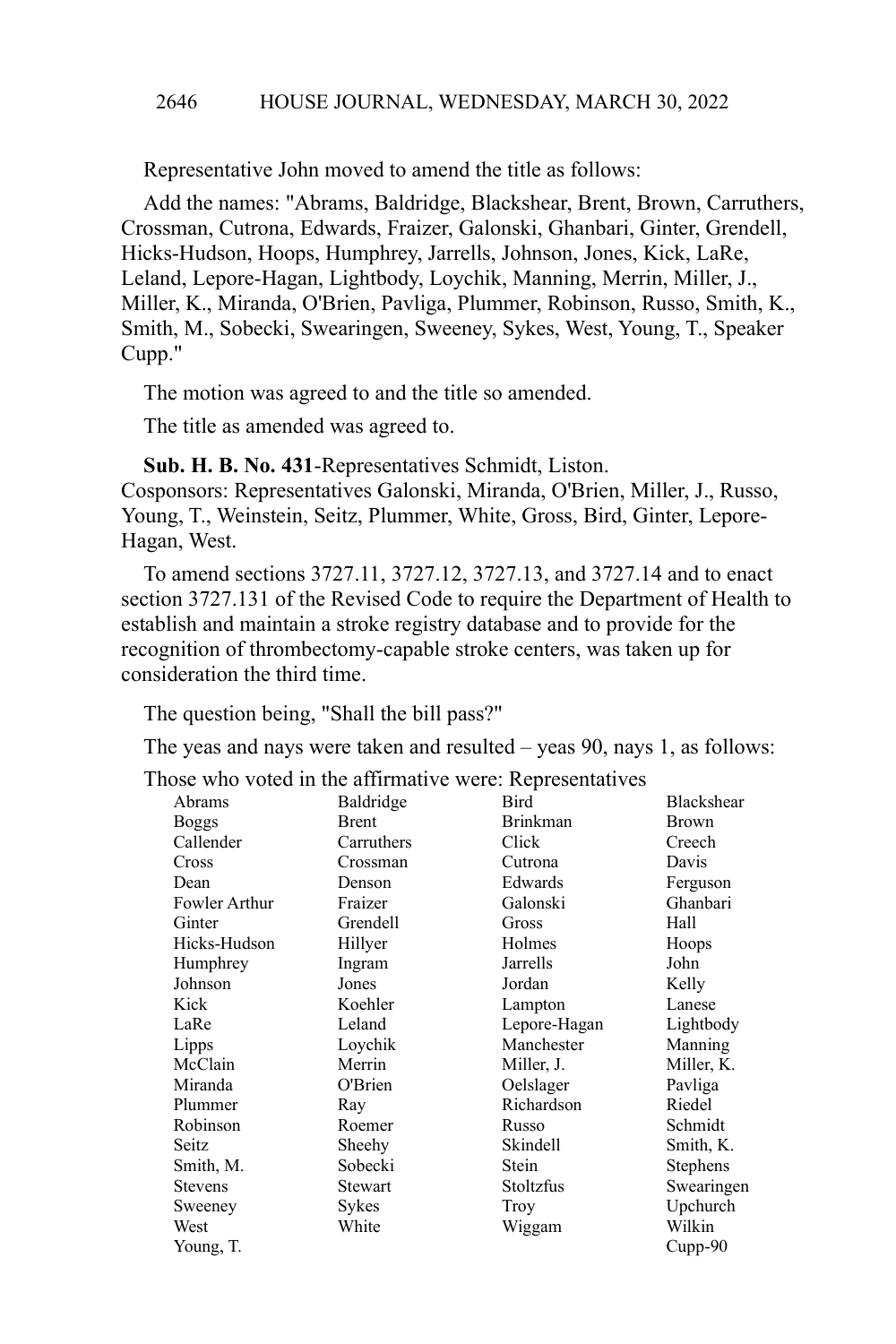Representative Vitale voted in the negative-1. The bill passed.

Representative Schmidt moved to amend the title as follows:

Add the names: "Abrams, Baldridge, Blackshear, Boggs, Brent, Brown, Carruthers, Crossman, Cutrona, Davis, Denson, Edwards, Ghanbari, Hicks-Hudson, Hoops, Humphrey, John, Jones, Kick, Lampton, Lanese, Leland, Lightbody, Loychik, Pavliga, Robinson, Sheehy, Smith, M., Sobecki, Sweeney, Sykes, Troy, Speaker Cupp."

The motion was agreed to and the title so amended.

The title as amended was agreed to.

**Sub. H. B. No. 482**-Representatives Cutrona, Edwards. Cosponsors: Representatives Brinkman, Schmidt.

To create a Tax Fraud Study Commission to study and make recommendations for preventing income tax fraud, was taken up for consideration the third time.

The question being, "Shall the bill pass?"

Representative Crossman moved to amend, amendment 2961-1, as follows:

In line 3 of the title, after "fraud" insert "and to require the Auditor of State to examine records related to the Pandemic Unemployment Assistance program to identify possible violations of Ohio's fair wage standards laws"

After line 47, insert:

"**Section 2.** (A) Notwithstanding section 4141.21 of the Revised Code, the Auditor of State shall examine the records related to the Pandemic Unemployment Assistance program created by the "Coronavirus Aid, Relief, and Economic Security Act," 15 U.S.C. 9021, maintained by the Director of Job and Family Services and any entity with which the Director contracted for the purpose of implementing and administering the program. The Auditor of State shall prepare a report of the examination that identifies possible cases in which recipients of benefits under the program were classified by employers as independent contractors and not employees for purposes of either section 4111.03 of the Revised Code or Ohio Constitution, Article II, Section 34a.

(B) Not later than the date that is six months after the effective date of this section, the Auditor of State shall transmit the report required under division (A) of this section to the Director of Commerce for further investigation or any other action authorized under Chapter 4111. of the Revised Code. After transmitting the report to the Director, the Auditor of State shall redact identifying personal information from the report and publish the redacted version on a web site maintained by the Auditor of State."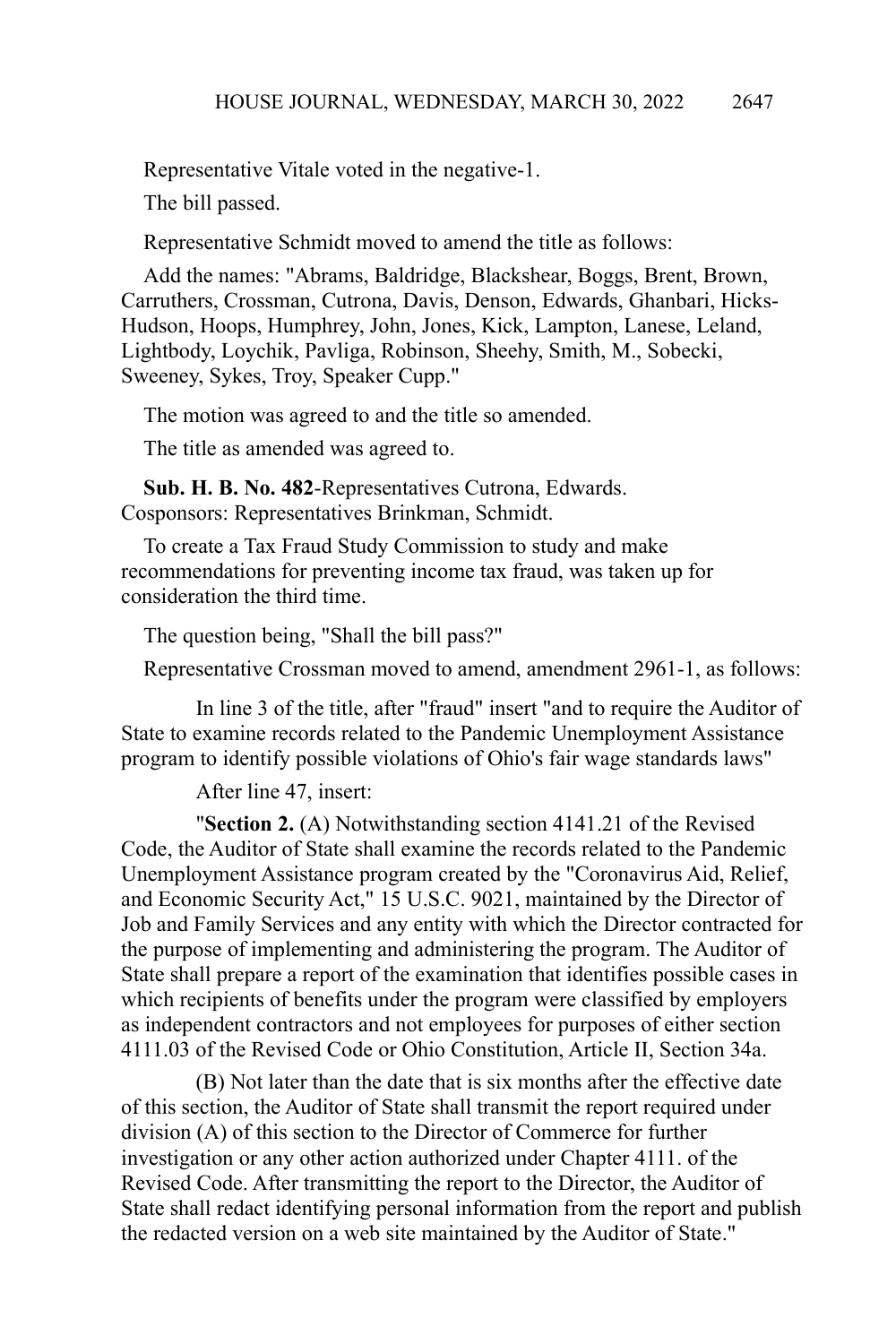The question being, "Shall the motion to amend be agreed to?" Representative Seitz moved that the motion be laid on the table. The question being, "Shall the motion to amend be laid on the table?" The yeas and nays were taken and resulted – yeas 59, nays 32, as follows: Those who voted in the affirmative were: Representatives

| Abrams                                                | Baldridge         | Bird         | Callender       |
|-------------------------------------------------------|-------------------|--------------|-----------------|
| Carruthers                                            | Click             | Creech       | Cross           |
| Cutrona                                               | Dean              | Edwards      | Ferguson        |
| Fowler Arthur                                         | Fraizer           | Ghanbari     | Ginter          |
| Grendell                                              | Gross             | Hall         | Hillyer         |
| Holmes                                                | Hoops             | John         | Johnson         |
| Jones                                                 | Jordan            | Kick         | Koehler         |
| Lampton                                               | Lanese            | LaRe         | Lipps           |
| Loychik                                               | Manchester        | Manning      | McClain         |
| Merrin                                                | Miller, K.        | Oelslager    | Pavliga         |
| Plummer                                               | Ray               | Richardson   | Riedel          |
| Roemer                                                | Schmidt           | <b>Seitz</b> | Stein           |
| <b>Stephens</b>                                       | <b>Stevens</b>    | Stewart      | Stoltzfus       |
| Swearingen                                            | Vitale            | White        | Wiggam          |
| Wilkin                                                | Young, T.         |              | $Cupp-59$       |
| Those who voted in the negative were: Representatives |                   |              |                 |
| Blackshear                                            | <b>Boggs</b>      | <b>Brent</b> | <b>Brinkman</b> |
| $D_{\text{r} \alpha \nu m}$                           | $C_{\rm rocomon}$ | Dovic        | Doncon          |

| Blackshear   | <b>Boggs</b> | Brent    | Brinkman     |
|--------------|--------------|----------|--------------|
| <b>Brown</b> | Crossman     | Davis    | Denson       |
| Galonski     | Hicks-Hudson | Humphrey | Ingram       |
| Jarrells     | Kelly        | Leland   | Lepore-Hagan |
| Lightbody    | Miller, J.   | Miranda  | O'Brien      |
| Robinson     | Russo        | Sheehy   | Skindell     |
| Smith, K.    | Smith, M.    | Sobecki  | Sweeney      |
| <b>Sykes</b> | Trov         | Upchurch | West-32      |
|              |              |          |              |

The motion to amend was laid on the table.

The question recurring, "Shall the bill pass?"

The yeas and nays were taken and resulted – yeas 84, nays 7, as follows:

| Abrams       | Baldridge    | Bird            | Blackshear    |
|--------------|--------------|-----------------|---------------|
| <b>Boggs</b> | <b>Brent</b> | <b>Brinkman</b> | <b>Brown</b>  |
| Callender    | Carruthers   | Click           | Creech        |
| Cross        | Crossman     | Cutrona         | Davis         |
| Denson       | Edwards      | Ferguson        | Fowler Arthur |
| Fraizer      | Galonski     | Ghanbari        | Ginter        |
| Grendell     | Gross        | Hall            | Hicks-Hudson  |
| Hillyer      | Holmes       | Hoops           | Humphrey      |
| Ingram       | Jarrells     | John            | Johnson       |
| Jones        | Jordan       | Kelly           | Lampton       |
| Lanese       | LaRe         | Leland          | Lepore-Hagan  |
| Lightbody    | Lipps        | Loychik         | Manning       |
| Merrin       | Miller, J.   | Miller, K.      | Miranda       |
| O'Brien      | Oelslager    | Pavliga         | Plummer       |
| Ray          | Richardson   | Riedel          | Robinson      |
| Roemer       | Russo        | Schmidt         | Seitz         |
|              |              |                 |               |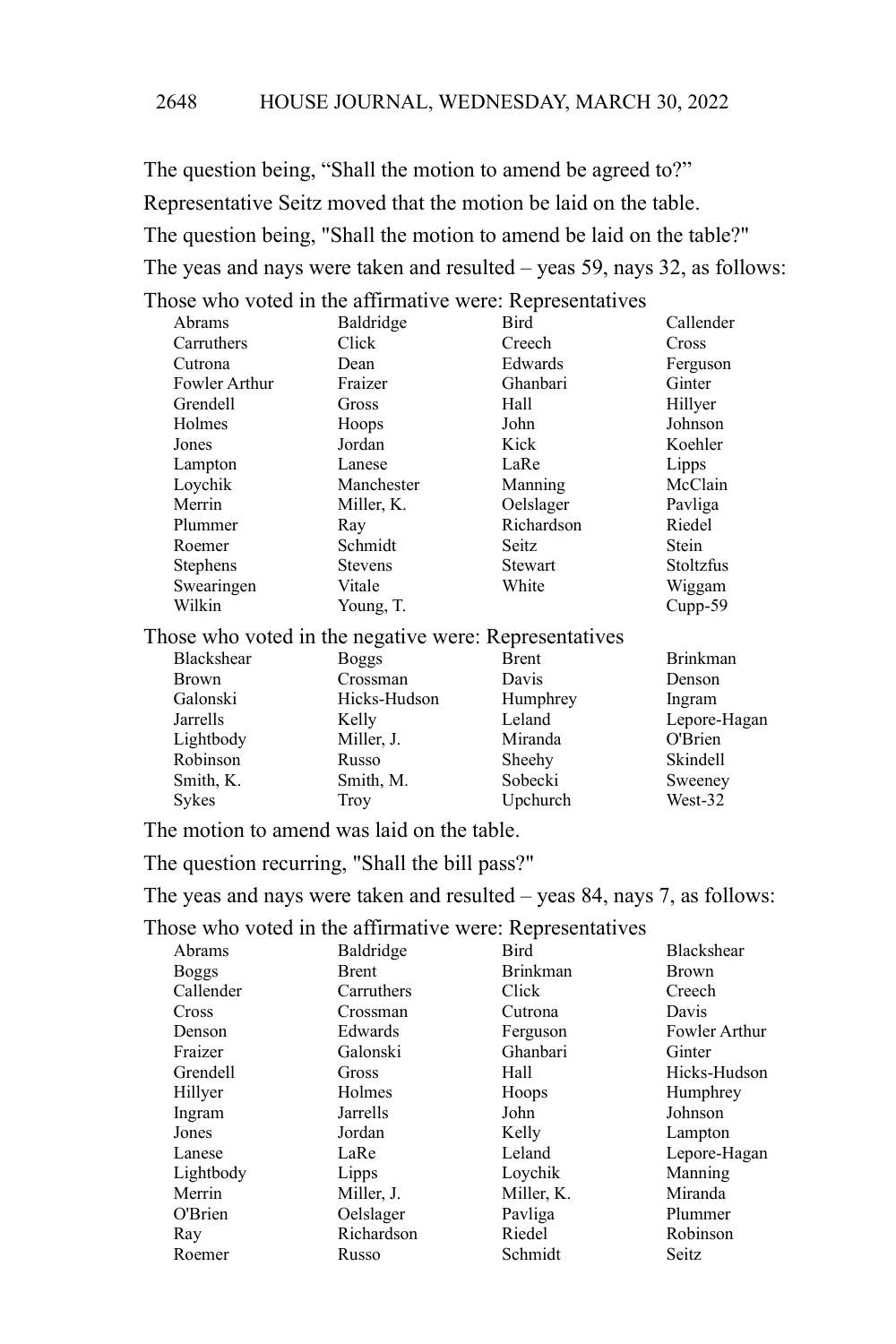| Sheehy  | Skindell   | Smith, K.       | Smith, M.      |
|---------|------------|-----------------|----------------|
| Sobecki | Stein      | <b>Stephens</b> | <b>Stevens</b> |
| Stewart | Swearingen | Sweeney         | <b>Sykes</b>   |
| Troy    | Upchurch   | West            | White          |
| Wiggam  | Wilkin     | Young, T.       | $Cupp-84$      |

Representatives Dean, Kick, Koehler, Manchester, McClain, Stoltzfus, and Vitale voted in the negative-7.

The bill passed.

Representative Cutrona moved to amend the title as follows:

Add the names: "Abrams, Carruthers, Galonski, Ghanbari, Gross, Hall, Johnson, LaRe, Loychik, Swearingen, Troy, Speaker Cupp."

The motion was agreed to and the title so amended.

The title as amended was agreed to.

**H. B. No. 515**-Representatives Hoops, Riedel. Cosponsors: Representatives Stoltzfus, Stewart, Schmidt, Seitz.

To amend section 5747.01 of the Revised Code to exempt from income tax certain gains from the sale of an ownership interest in a business, was taken up for consideration the third time.

The question being, "Shall the bill pass?"

The yeas and nays were taken and resulted – yeas 91, nays 0, as follows:

Those who voted in the affirmative were: Representatives

| Abrams         | Baldridge  | Bird            | Blackshear   |
|----------------|------------|-----------------|--------------|
| <b>Boggs</b>   | Brent      | <b>Brinkman</b> | <b>Brown</b> |
| Callender      | Carruthers | Click           | Creech       |
| Cross          | Crossman   | Cutrona         | Davis        |
| Dean           | Denson     | Edwards         | Ferguson     |
| Fowler Arthur  | Fraizer    | Galonski        | Ghanbari     |
| Ginter         | Grendell   | Gross           | Hall         |
| Hicks-Hudson   | Hillyer    | Holmes          | Hoops        |
| Humphrey       | Ingram     | Jarrells        | John         |
| Johnson        | Jones      | Jordan          | Kelly        |
| Kick           | Koehler    | Lampton         | Lanese       |
| LaRe           | Leland     | Lepore-Hagan    | Lightbody    |
| Lipps          | Loychik    | Manchester      | Manning      |
| McClain        | Merrin     | Miller, J.      | Miller, K.   |
| Miranda        | O'Brien    | Oelslager       | Pavliga      |
| Plummer        | Ray        | Richardson      | Riedel       |
| Robinson       | Roemer     | Russo           | Schmidt      |
| Seitz          | Sheehy     | Skindell        | Smith, K.    |
| Smith, M.      | Sobecki    | Stein           | Stephens     |
| <b>Stevens</b> | Stewart    | Stoltzfus       | Swearingen   |
| Sweeney        | Sykes      | Troy            | Upchurch     |
| Vitale         | West       | White           | Wiggam       |
| Wilkin         | Young, T.  |                 | $Cupp-91$    |
|                |            |                 |              |

The bill passed.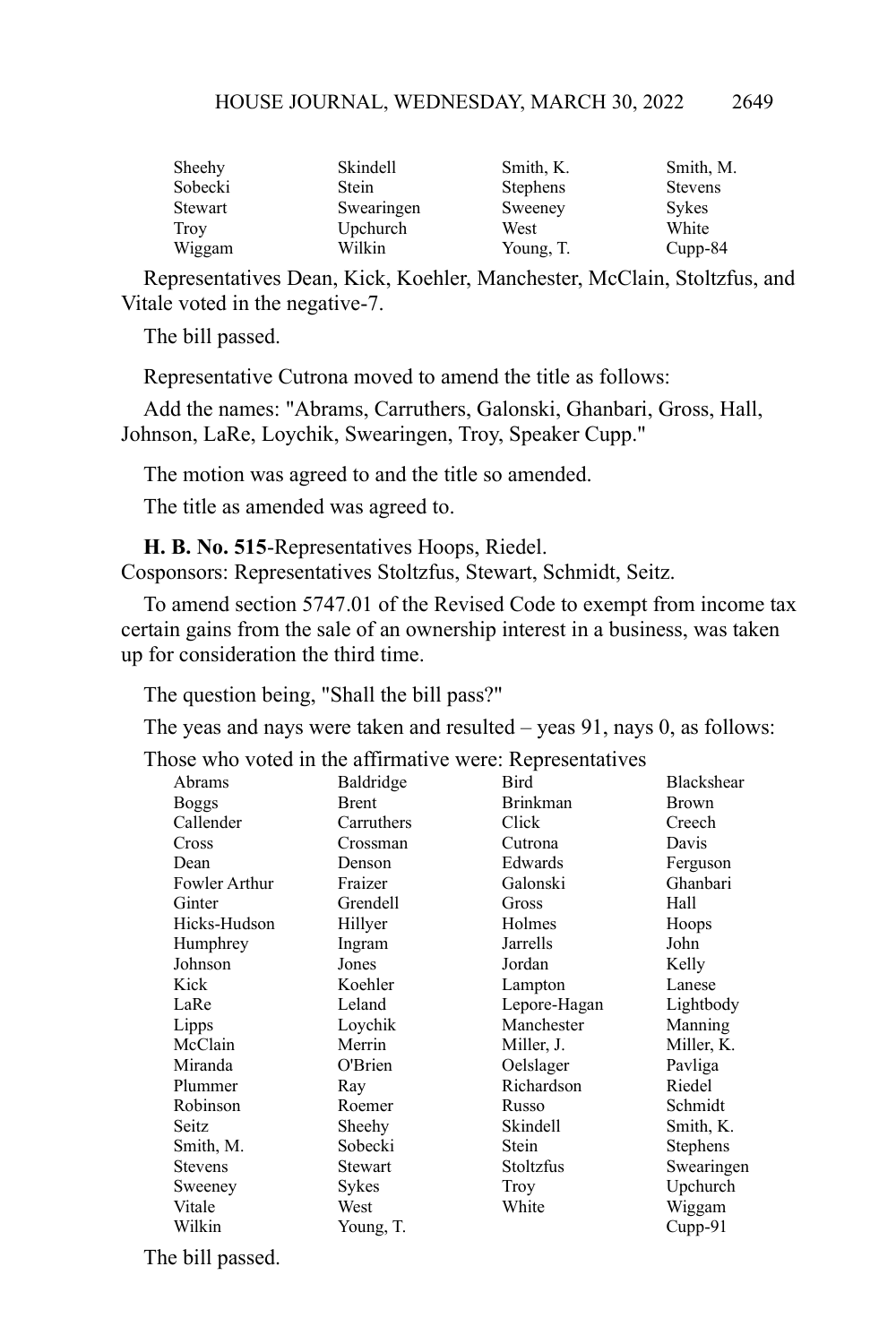Representative Hoops moved to amend the title as follows:

Add the names: "Baldridge, Callender, Carruthers, Fraizer, Galonski, Ghanbari, Ginter, Grendell, Gross, Hall, Hillyer, Holmes, Johnson, Jones, Kick, Lampton, Lanese, LaRe, Manning, McClain, Miller, J., Miller, K., Oelslager, Pavliga, Plummer, Ray, Richardson, Roemer, Stein, Swearingen."

The motion was agreed to and the title so amended.

The title as amended was agreed to.

**Sub. H. B. No. 519**-Representatives Roemer, Lanese. Cosponsors: Representatives Brinkman, Click, Johnson, Koehler, Schmidt, Merrin.

To amend sections 718.05, 718.27, 718.85, and 718.89 of the Revised Code to modify the law regarding extensions for filing municipal income tax returns and to limit penalties for late filings, was taken up for consideration the third time.

The question being, "Shall the bill pass?"

Representative Sobecki moved to amend, amendment 2958, as follows:

In line 152, before " $Division$ " insert " $Division$  (G)(5) of this section does not apply to an extension received under division  $(G)(2)(a)$  of this section unless the tax administrator has received actual notice, including from the taxpayer or the internal revenue service under section 6103 of the Internal Revenue Code, that the taxpayer has duly requested the federal extension."

In line 154, delete "a federal extension as required to receive the"

Delete line 155

In line 156, delete "file for"

In line 451, before "Division" insert "Division (D)(3) of this section does not apply to an extension received under division  $(D)(1)(a)$  of this section unless the commissioner has received actual notice, including from the taxpayer or the internal revenue service under section 6103 of the Internal Revenue Code, that the taxpayer has duly requested the federal extension."

In line 453, delete "for a federal extension as required to receive the" Delete line 454

In line 455, delete "file"

The question being, "Shall the motion to amend be agreed to?"

Representative Seitz moved that the motion be laid on the table.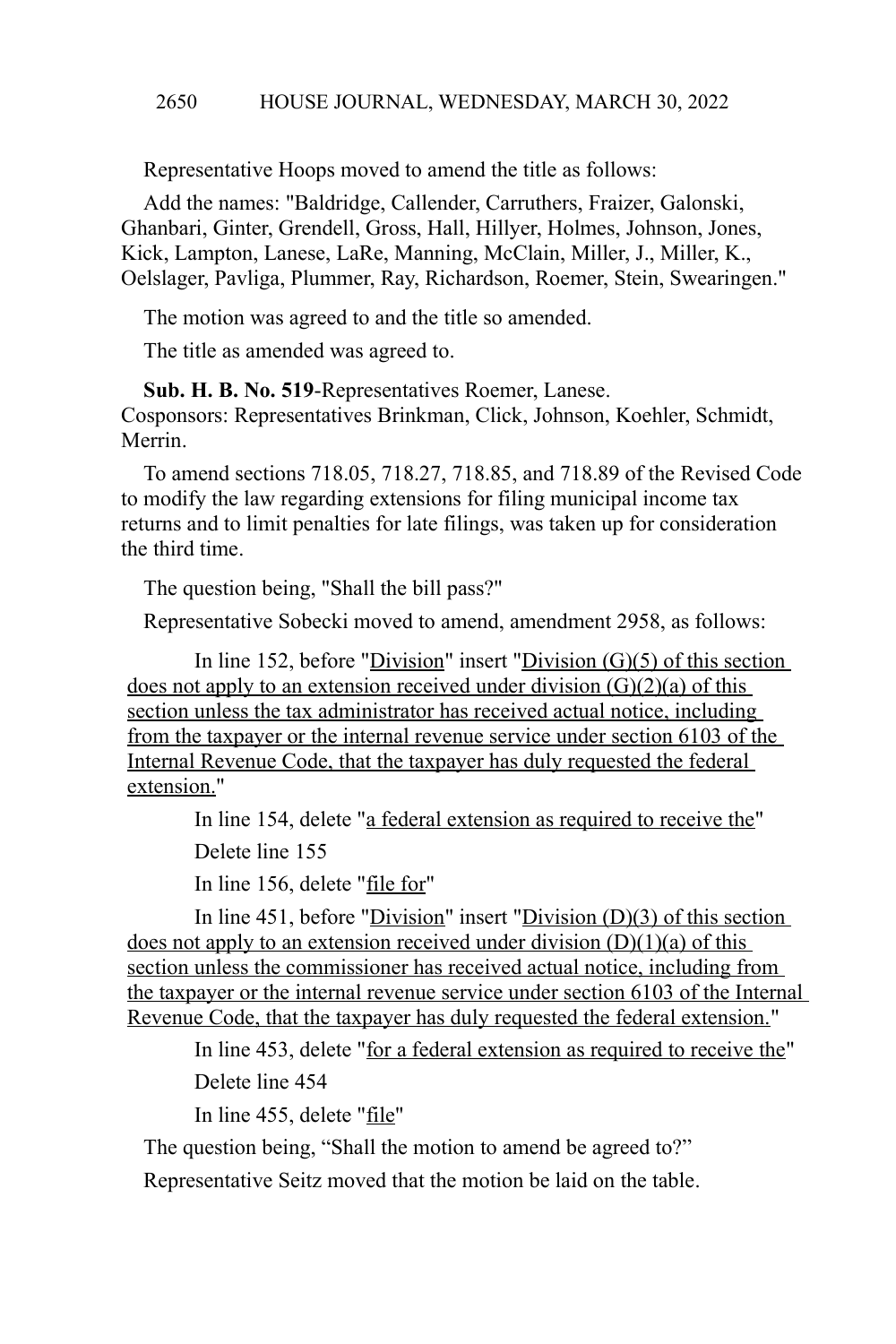The question being, "Shall the motion to amend be laid on the table?" The yeas and nays were taken and resulted – yeas 57, nays 32, as follows: Those who voted in the affirmative were: Representatives

| Abrams         | Baldridge      | Bird         | <b>Brinkman</b> |
|----------------|----------------|--------------|-----------------|
| Callender      | Carruthers     | Creech       | Cross           |
| Dean           | Edwards        | Ferguson     | Fowler Arthur   |
| Fraizer        | Ghanbari       | Ginter       | Grendell        |
| Gross          | Hall           | Hillyer      | Holmes          |
| Hoops          | John           | Johnson      | Jones           |
| Jordan         | Kick           | Koehler      | Lampton         |
| Lanese         | LaRe           | Lipps        | Loychik         |
| Manchester     | Manning        | McClain      | Merrin          |
| Miller, K.     | Oelslager      | Pavliga      | Plummer         |
| Ray            | Richardson     | Riedel       | Roemer          |
| Schmidt        | Seitz          | Stein        | <b>Stephens</b> |
| <b>Stevens</b> | <b>Stewart</b> | Stoltzfus    | Swearingen      |
| White          | Wiggam         | Wilkin       | Young, T.       |
|                |                |              | $Cupp-57$       |
|                |                | $\mathbf{r}$ |                 |

## Those who voted in the negative were: Representatives

| <b>Blackshear</b> | <b>Boggs</b> | <b>Brent</b> | <b>Brown</b> |
|-------------------|--------------|--------------|--------------|
| Crossman          | Davis        | Denson       | Galonski     |
| Hicks-Hudson      | Humphrey     | Ingram       | Jarrells     |
| Kelly             | Leland       | Lepore-Hagan | Lightbody    |
| Miller, J.        | Miranda      | O'Brien      | Robinson     |
| Russo             | Sheehy       | Skindell     | Smith, K.    |
| Smith, M.         | Sobecki      | Sweeney      | <b>Sykes</b> |
| <b>Troy</b>       | Upchurch     | Vitale       | West-32      |

The motion to amend was laid on the table.

The question recurring, "Shall the bill pass?"

The yeas and nays were taken and resulted – yeas 61, nays 29, as follows:

| Abrams               | Baldridge       | Bird           | <b>Brinkman</b> |
|----------------------|-----------------|----------------|-----------------|
| Callender            | Carruthers      | Creech         | Cross           |
| Cutrona              | Dean            | Edwards        | Ferguson        |
| <b>Fowler Arthur</b> | Fraizer         | Ghanbari       | Ginter          |
| Grendell             | Gross           | Hall           | Hillyer         |
| Holmes               | Hoops           | John           | Johnson         |
| Jones                | Jordan          | Kick           | Koehler         |
| Lampton              | Lanese          | LaRe           | Leland          |
| Lipps                | Loychik         | Manchester     | Manning         |
| McClain              | Merrin          | Miller, K.     | Oelslager       |
| Pavliga              | Plummer         | Ray            | Richardson      |
| Riedel               | Roemer          | Schmidt        | Seitz           |
| Stein                | <b>Stephens</b> | <b>Stevens</b> | Stewart         |
| Stoltzfus            | Swearingen      | Sweeney        | <b>Troy</b>     |
| White                | Wiggam          | Wilkin         | Young, T.       |
|                      |                 |                | $C$ upp-61      |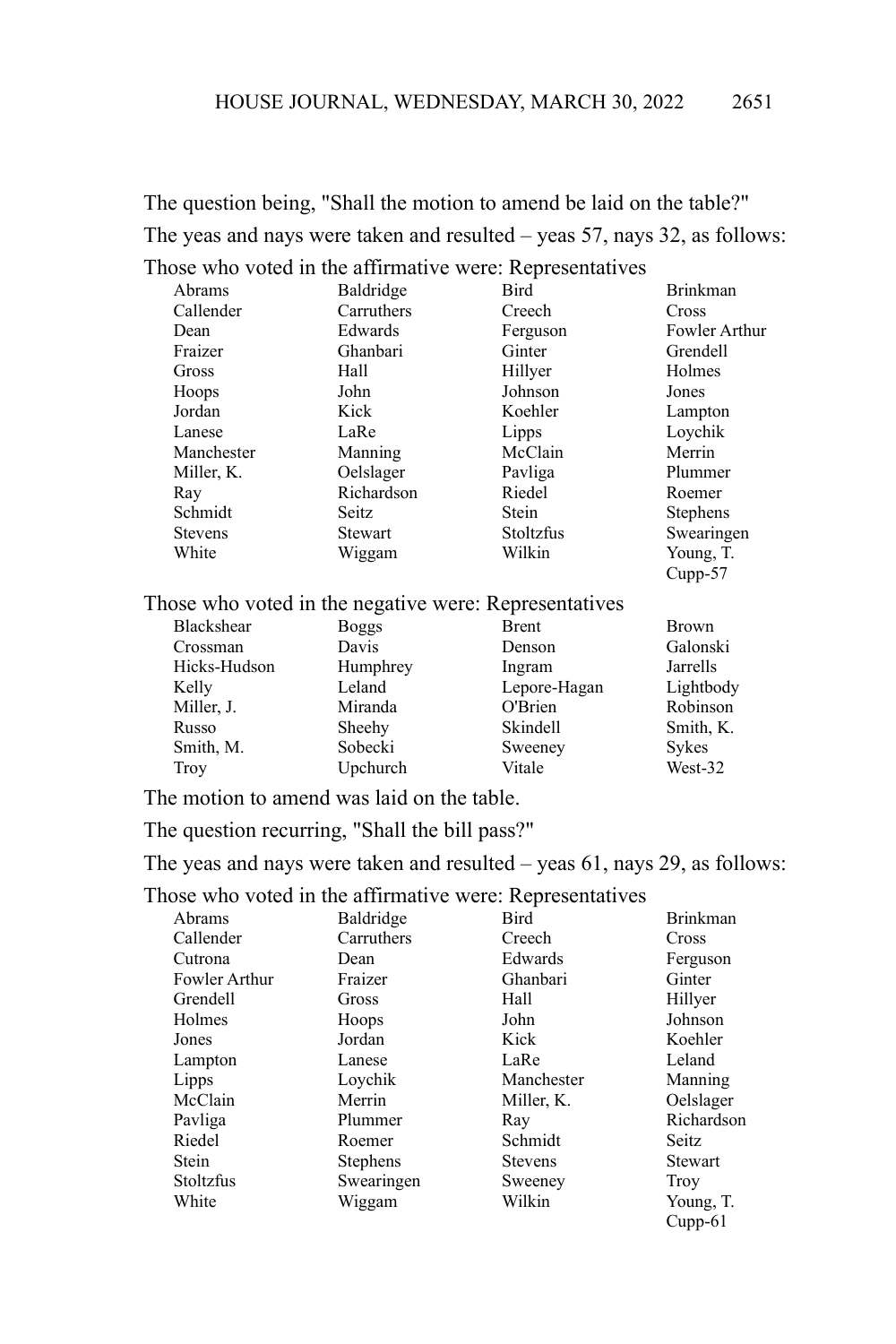### Those who voted in the negative were: Representatives

| Blackshear   | <b>Boggs</b> | <b>Brent</b> | <b>Brown</b> |
|--------------|--------------|--------------|--------------|
| Crossman     | Davis        | Denson       | Galons       |
| Hicks-Hudson | Humphrey     | Ingram       | Jarrells     |
| Kelly        | Lepore-Hagan | Lightbody    | Miller,      |
| Miranda      | O'Brien      | Robinson     | Russo        |
| Sheehy       | Skindell     | Smith, K.    | Smith,       |
| Sobecki      | <b>Sykes</b> | Upchurch     | Vitale       |
|              |              |              |              |

Denson Galonski e-Hagan Lightbody Miller, J. ell Smith, K. Smith, M. Upchurch Vitale West-29

The bill passed.

Representative Roemer moved to amend the title as follows:

Add the names: "Abrams, Carruthers, Grendell, Hillyer, Riedel, Seitz, Swearingen."

The motion was agreed to and the title so amended.

The title as amended was agreed to.

**Sub. H. B. No. 583**-Representatives Bird, Jones.

Cosponsors: Representatives Hillyer, Davis, John, LaRe, Abrams, Click, Seitz, Johnson, Creech, Stewart, Pavliga, White.

To amend section 3319.226 of the Revised Code regarding educator licenses for substitute teachers, to establish a study committee on the substitute teacher shortage, and to make an appropriation, was taken up for consideration the third time.

The question being, "Shall the bill pass?"

The yeas and nays were taken and resulted – yeas 80, nays 10, as follows:

| Abrams       | Baldridge     | Bird            | Blackshear     |
|--------------|---------------|-----------------|----------------|
| <b>Brent</b> | Brinkman      | Brown           | Callender      |
| Carruthers   | Click         | Creech          | Cross          |
| Crossman     | Cutrona       | Davis           | Denson         |
| Edwards      | Fowler Arthur | Fraizer         | Galonski       |
| Ghanbari     | Ginter        | Grendell        | Gross          |
| Hall         | Hicks-Hudson  | Hillyer         | Holmes         |
| Hoops        | Humphrey      | Ingram          | Jarrells       |
| John         | Johnson       | Jones           | Jordan         |
| Kelly        | Koehler       | Lampton         | Lanese         |
| LaRe         | Leland        | Lipps           | Loychik        |
| Manchester   | Manning       | McClain         | Merrin         |
| Miller, K.   | Miranda       | O'Brien         | Oelslager      |
| Pavliga      | Plummer       | Ray             | Richardson     |
| Riedel       | Robinson      | Roemer          | Russo          |
| Schmidt      | Seitz         | Sheehy          | Smith, K.      |
| Smith, M.    | Stein         | <b>Stephens</b> | <b>Stevens</b> |
| Stewart      | Swearingen    | Sweeney         | Sykes          |
| Troy         | Upchurch      | West            | White          |
|              |               |                 |                |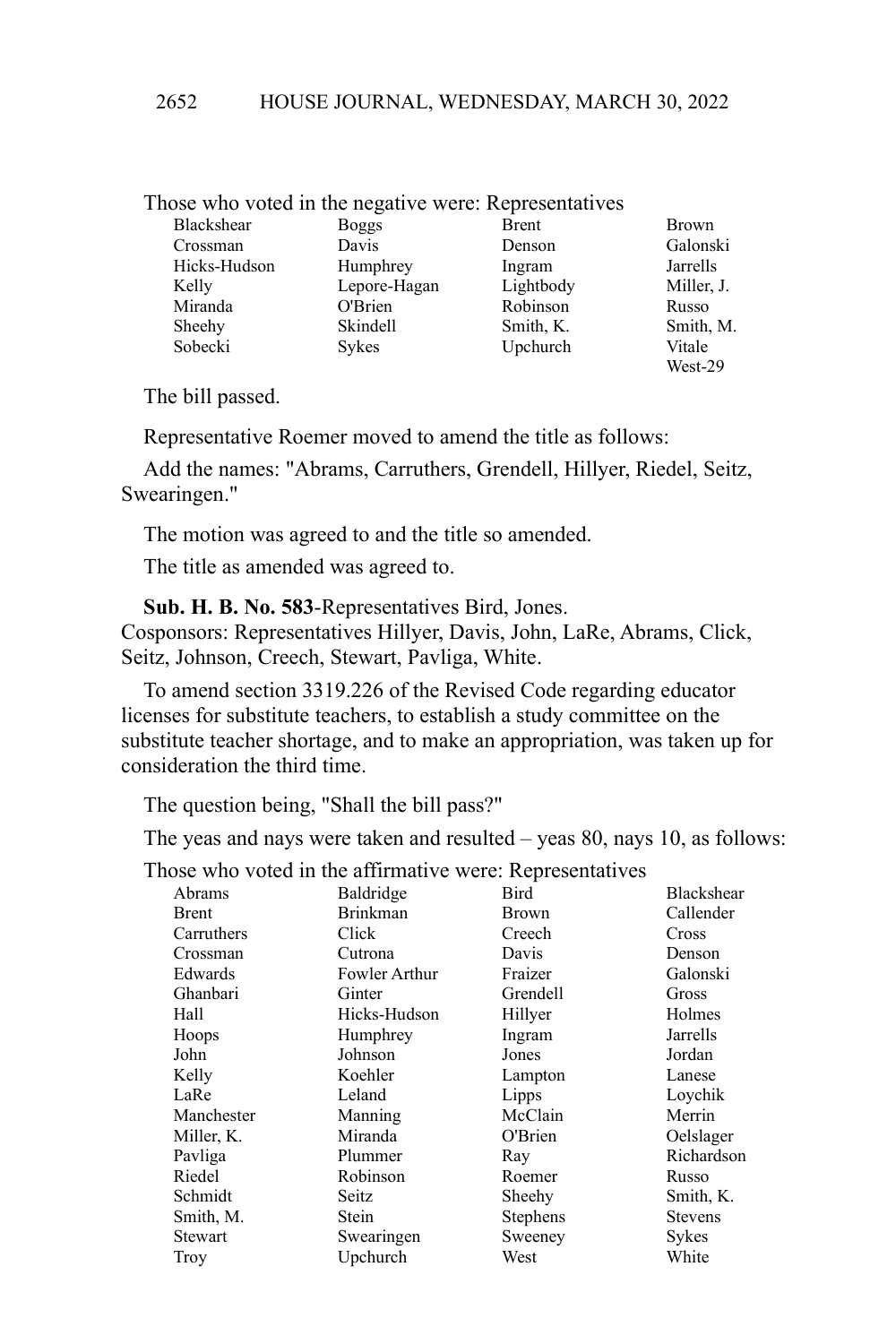| Wiggam                                                | Wilkin     | Young, T. | $Cupp-80$    |  |
|-------------------------------------------------------|------------|-----------|--------------|--|
| Those who voted in the negative were: Representatives |            |           |              |  |
| <b>Boggs</b>                                          | Dean       | Kick      | Lepore-Hagan |  |
| Lightbody                                             | Miller, J. | Skindell  | Sobecki      |  |
| Stoltzfus                                             |            |           | Vitale-10    |  |

The bill passed.

Representative Bird moved to amend the title as follows:

Add the names: "Cross, Edwards, Ghanbari, Gross, Hall, Holmes, Ingram, Lampton, Loychik, Manning, Ray, Riedel, Roemer."

The motion was agreed to and the title so amended.

The title as amended was agreed to.

**Am. Sub. S. B. No. 256**-Senator Wilson.

Cosponsors: Senators Brenner, Blessing, Cirino, Hackett, Lang, Romanchuk, Schaffer, Thomas, Yuko.

To amend sections 3901.21, 3901.32, 3901.33, 3901.34, 3901.341, 3901.36, 3905.051, 3905.06, 3905.064, 3915.073, 3953.01, 3953.331, and 3953.36 and to enact sections 3901.046, 3901.212, 3901.213, 3901.214, 3901.215, 3905.065, 3905.066, 3905.067, 3905.068, 3905.069, 3905.0610, and 3905.0611 of the Revised Code to amend the law related to travel insurance, was taken up for consideration the third time.

The question being, "Shall the bill pass?"

Representative Brinkman moved to amend, amendment 2928, as follows:

In line 1295, strike through "and"

The question being, "Shall the motion to amend be agreed to?"

The motion was agreed to and the bill so amended.

The question being, "Shall the bill as amended pass?"

Representative Brinkman moved to amend, amendment 2959, as follows:

In line 1671, delete "obtaining"

In line 1672, delete "travel insurance coverage for"

The question being, "Shall the motion to amend be agreed to?"

The motion was agreed to and the bill so amended.

The question recurring, "Shall the bill as amended pass?"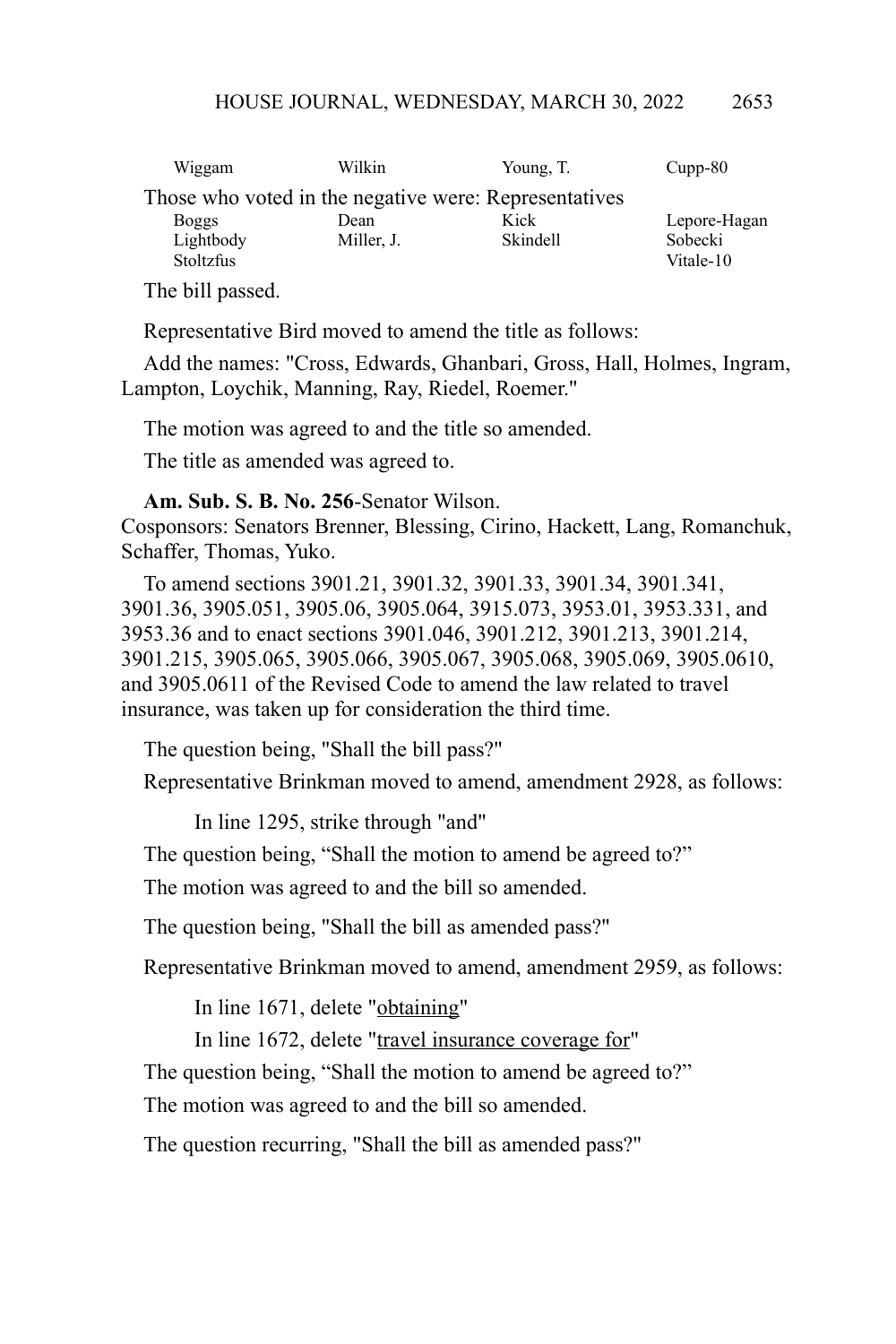|                      |              | Those who voted in the affirmative were: Representatives |                   |
|----------------------|--------------|----------------------------------------------------------|-------------------|
| Abrams               | Baldridge    | Bird                                                     | <b>Blackshear</b> |
| <b>Boggs</b>         | <b>Brent</b> | <b>Brinkman</b>                                          | <b>Brown</b>      |
| Callender            | Carruthers   | Click                                                    | Creech            |
| Cross                | Crossman     | Cutrona                                                  | Davis             |
| Dean                 | Denson       | Edwards                                                  | Ferguson          |
| <b>Fowler Arthur</b> | Fraizer      | Galonski                                                 | Ghanbari          |
| Ginter               | Grendell     | Gross                                                    | Hall              |
| Hicks-Hudson         | Hillyer      | Holmes                                                   | Hoops             |
| Humphrey             | Ingram       | <b>Jarrells</b>                                          | John              |
| Johnson              | Jones        | Jordan                                                   | Kelly             |
| Kick                 | Koehler      | Lampton                                                  | Lanese            |
| LaRe                 | Leland       | Lepore-Hagan                                             | Lightbody         |
| Lipps                | Loychik      | Manchester                                               | Manning           |
| McClain              | Merrin       | Miller, J.                                               | Miller, K.        |
| Miranda              | O'Brien      | Oelslager                                                | Pavliga           |
| Plummer              | Ray          | Richardson                                               | Riedel            |
| Robinson             | Roemer       | Russo                                                    | Schmidt           |
| Seitz                | Sheehy       | Skindell                                                 | Smith, K.         |
| Smith, M.            | Sobecki      | Stein                                                    | <b>Stephens</b>   |
| <b>Stevens</b>       | Stewart      | Stoltzfus                                                | Swearingen        |
| Sweeney              | Sykes        | Troy                                                     | Upchurch          |
| Vitale               | West         | White                                                    | Wiggam            |
| Wilkin               | Young, T.    |                                                          | $Cupp-91$         |

The yeas and nays were taken and resulted – yeas 91, nays 0, as follows:

The bill passed.

Representative Brinkman moved to amend the title as follows:

Add the names: "Abrams, Carruthers, Crossman, Fraizer, Galonski, Grendell, Gross, Hicks-Hudson, Hillyer, Kick, Lepore-Hagan, Miranda, Seitz, Stephens, Speaker Cupp."

The motion was agreed to and the title so amended.

The title as amended was agreed to.

## Message from the Senate

Mr. Speaker:

I am directed to inform the House of Representatives that the Senate has refused to concur in the House amendments to:

**Sub. S. B. No. 56** - Senator Blessing – et al.

Attest: Vincent L. Keeran, Clerk.